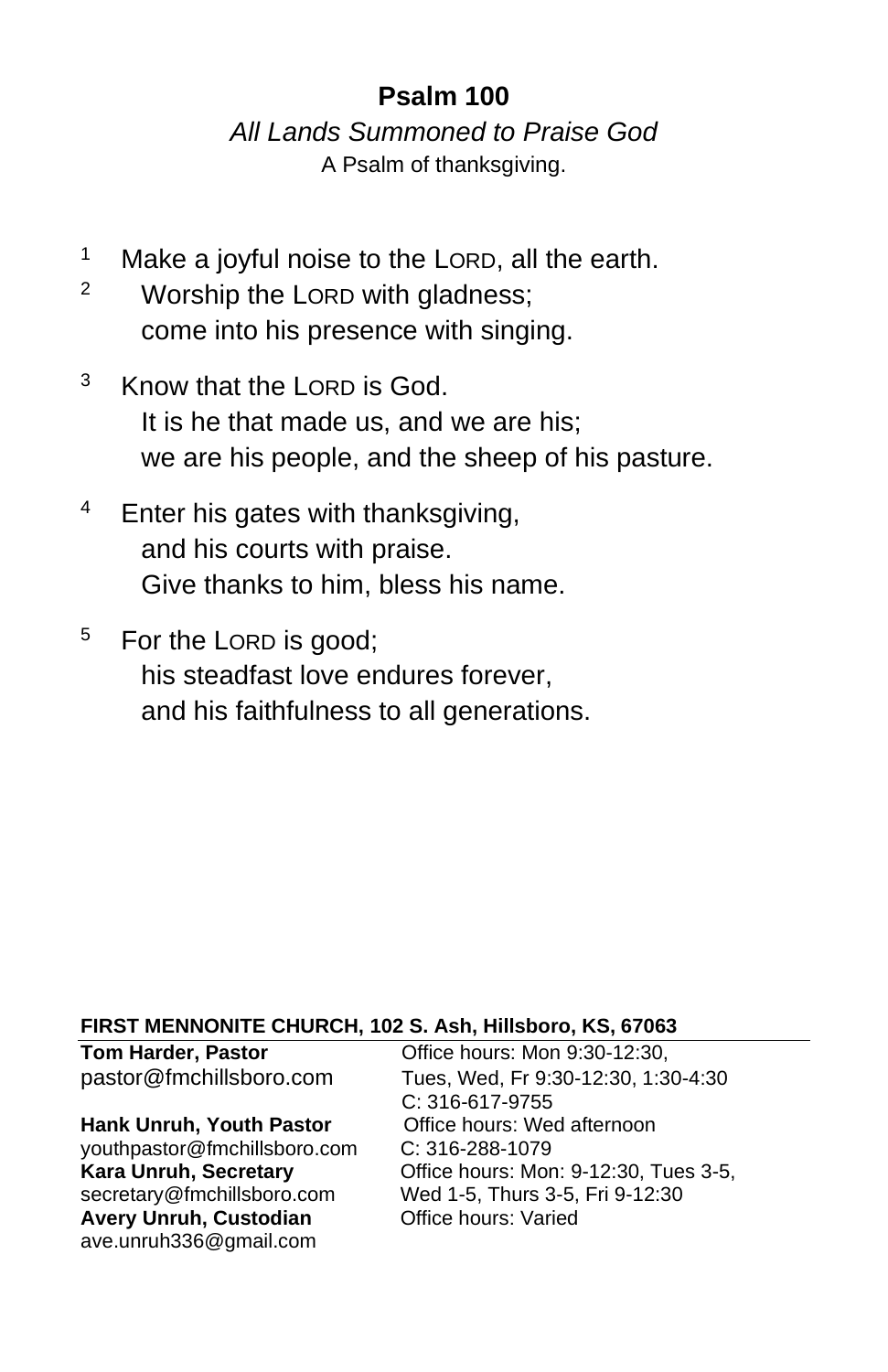

# **FIRST MENNONITE** CHURCH

 In Christ – Making Disciples through Loving Relationships.

Worship 10:30 a.m.

### **CONSUMPTER Sunday Worship August 15, 2021 Worshipping with Our Voices Together**

| <b>Gathering Music</b><br><b>Welcome and Announcements</b><br>Prelude to Worship<br>*Call to Worship<br>*Prayer | VT 20 (Psalm 100)                                  | Karen Unruh<br><b>Holly Swartzendruber</b><br>Karen Unruh<br><b>Holly Swartzendruber</b><br><b>VT 857</b> |
|-----------------------------------------------------------------------------------------------------------------|----------------------------------------------------|-----------------------------------------------------------------------------------------------------------|
| <b>GATHERING</b>                                                                                                | Summoned by the God Who Made Us                    | VT 1                                                                                                      |
| <b>PRAISING</b>                                                                                                 | Praise, My Soul, the King of Heaven                | VT 75                                                                                                     |
| <b>RECONCILING</b>                                                                                              | Lord, I Need You                                   | <b>VT 155</b>                                                                                             |
| <b>TELLING GOD'S STORY</b>                                                                                      | I Sing the Mighty Power of God                     | VT 182                                                                                                    |
| <b>CONFESSING FAITH</b>                                                                                         | God of the Bible                                   | VT 420                                                                                                    |
| <b>SHARING OUR STORIES</b>                                                                                      | My Life Flows On                                   | VT 605                                                                                                    |
| <b>PRAYING</b>                                                                                                  | Lord, Listen to Your Children<br>Our God in Heaven | VT 682<br>VT 673                                                                                          |
| <b>GIVING</b>                                                                                                   | Take My Life, and Let It Be                        | VT 759                                                                                                    |
| LIVING GOD'S STORY                                                                                              | Sing a New World into Being                        | VT 809                                                                                                    |
| <b>SENDING</b>                                                                                                  | The Lord Bless You and Keep You                    | VT 846                                                                                                    |
| Postlude                                                                                                        |                                                    |                                                                                                           |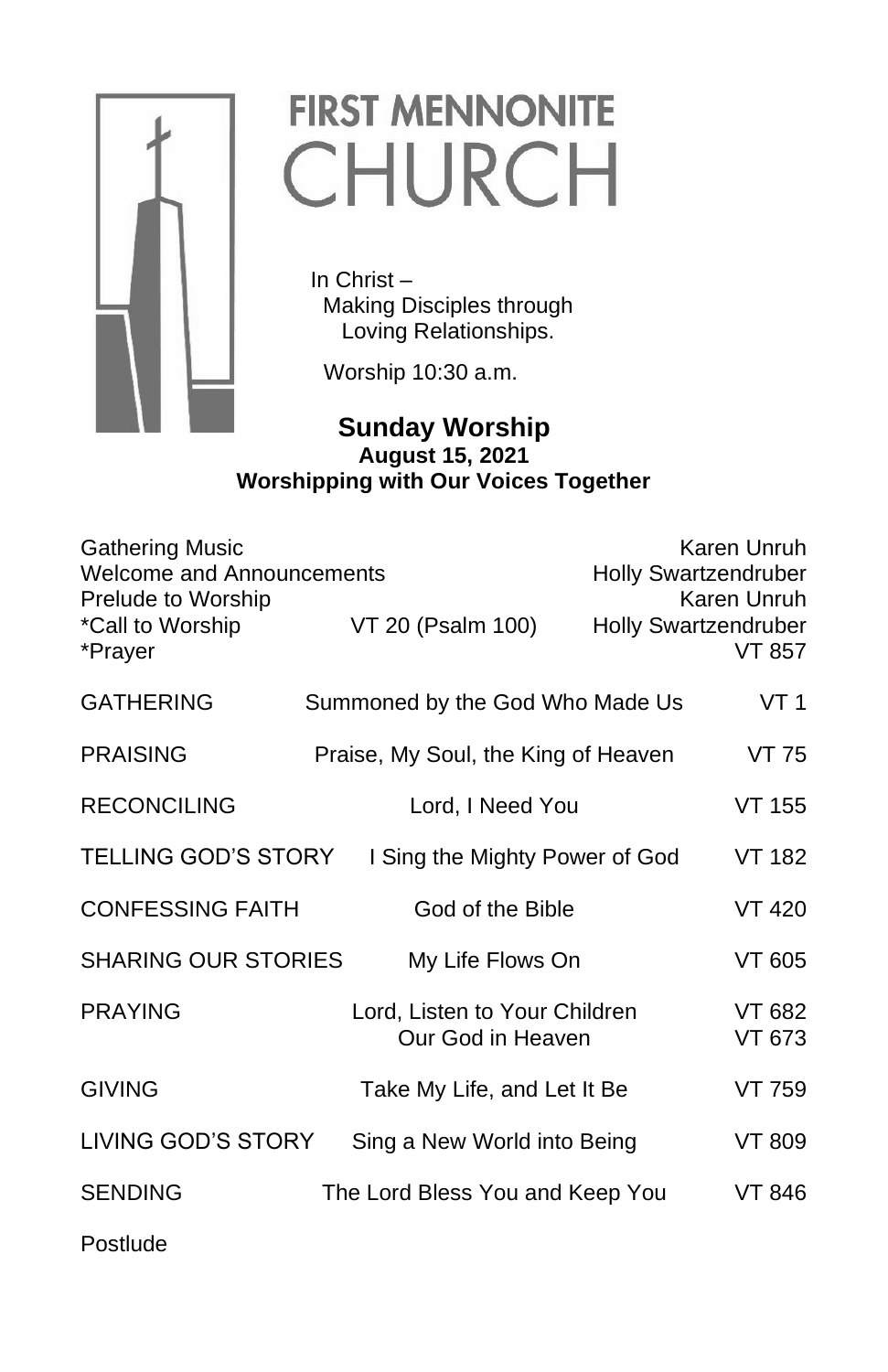*A WARM WELCOME TO ALL who are gathered to worship, wherever you are, and whenever you watch this service!*

**COVID-19 protocols:** The FMC Covid response team is urging the following in regard to the Covid virus: 1. Masks are highly recommended when we gather indoors, 2. Be alert to social distancing, 3. Stay tuned for further updates as we remain sensitive to county and CDC guidelines.

**REQUESTS FOR SCHOLARSHIPS.** FMC desires to support FMC members and members' children who attend a Mennonite college or who choose to receive a seminary education. If you are interested in applying for such financial support (tuition) for the 2021-2022 academic year, contact Doug Miller.

**Greet & Eat with Wiebes and Harders:** Today, all who would like to go eat and visit with Wiebe's and the Harder's are invited to meet at the Mexican restaurant after the service. If you know someone who is newer to our congregation, please bring them with you.

We live in a culture that seeks to blind our children to the reality of God's love for them. **Join other moms as we pray for our kids, their teachers and their schools** (Elementary, Middle and High School). We gather every Tuesday at 9 AM, starting August 24, at 609 S. Main, Hillsboro. Childcare provided.

**The Kansas Mennonite Relief Sale Annual Meeting** will be Thursday, August 26, 6 p.m. at First Mennonite Church, McPherson. The cost of the meal is \$20.00. Please RSVP to Barb BJ Reeves at [bj.reeves@live.com](mailto:bj.reeves@live.com) or 620-543-6863 by August 22. The funds will go to the McPherson Housing Coalition for the construction of Oak Harbor Cottages for low income/homeless families.

**Offender Victim Ministries is hosting a "Just Desserts" fundraiser** Sunday, August 29 from 6-8 p.m. at Carriage Factory Art Gallery Park